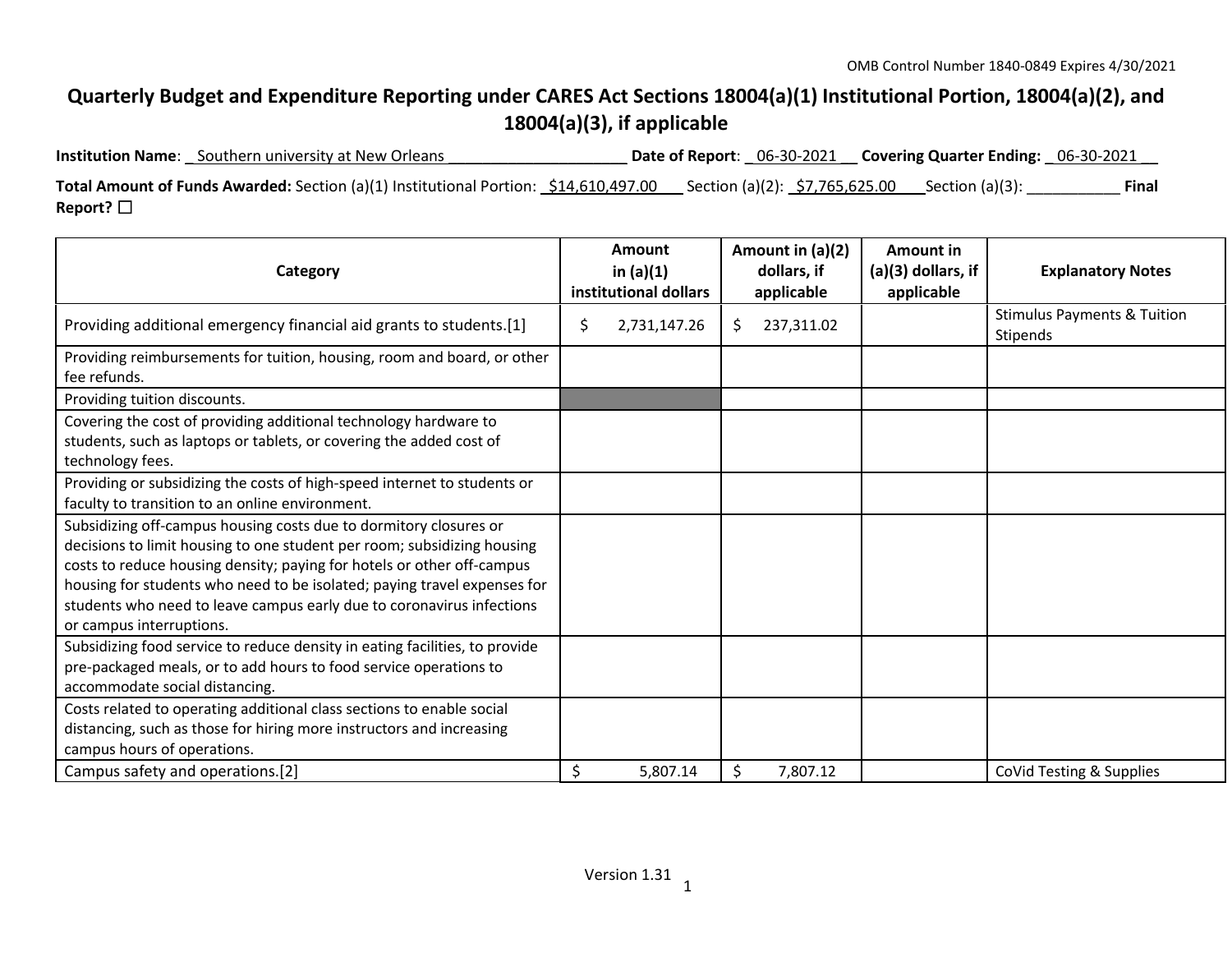| Purchasing, leasing, or renting additional instructional equipment and<br>supplies (such as laboratory equipment or computers) to reduce the<br>number of students sharing equipment or supplies during a single class<br>period and to provide time for disinfection between uses. |                |                |  |                                                                                      |
|-------------------------------------------------------------------------------------------------------------------------------------------------------------------------------------------------------------------------------------------------------------------------------------|----------------|----------------|--|--------------------------------------------------------------------------------------|
| Replacing lost revenue due to reduced enrollment.                                                                                                                                                                                                                                   |                | \$1,137,841.00 |  |                                                                                      |
| Replacing lost revenue from non-tuition sources (i.e., cancelled<br>ancillary events; disruption of food service, dorms, childcare or other<br>facilities; cancellation of use of campus venues by other<br>organizations, lost parking revenue, etc.).[3]                          |                | \$1,097,959.33 |  | Lost revenue from Student<br><b>Housing</b>                                          |
| Purchasing faculty and staff training in online instruction; or paying<br>additional funds to staff who are providing training in addition to their<br>regular job responsibilities.                                                                                                | \$<br>4,841.27 |                |  | Faculty & Staff Professional<br>Development training for the<br>virtual environment. |
| Purchasing, leasing, or renting additional equipment or software to<br>enable distance learning, or upgrading campus wi-fi access or extending<br>open networks to parking lots or public spaces, etc.                                                                              |                | 700,749.94     |  | Purchase of Argosy to assist<br>students in Anatomy                                  |
| Other Uses of (a)(1) Institutional Portion funds.[4]                                                                                                                                                                                                                                |                |                |  |                                                                                      |
| Other Uses of (a)(2) or (a)(3) funds, if applicable.[5]                                                                                                                                                                                                                             |                |                |  | <b>Technology Purchases</b>                                                          |
| <b>Quarterly Expenditures for each Program</b>                                                                                                                                                                                                                                      |                |                |  |                                                                                      |
| <b>Total of Quarterly Expenditures</b>                                                                                                                                                                                                                                              | 5,923,464.08   |                |  |                                                                                      |

## **Form Instructions**

*Completing the Form*: On each form, fill out the institution of higher education (IHE or institution) name, the date of the report, the appropriate quarter the report covers (September 30, December 31, March 31, June 30), the total amount of funds awarded by the Department (including reserve funds if awarded), and check the box if the report is a "final report." In the chart, an institution must specify the amount of expended CARES Act funds for each funding category: Sections 18004(a)(1) Institutional Portion, 18004(a)(2), and 18004(a)(3), if applicable. Section 18004(a)(2) funds includes CFDAs 84.425J (Historically Black Colleges and Universities (HBCUs)), 84.425K (Tribally Controlled Colleges and Universities (TCCUs)), 84.425L (Minority Serving Institutions (MSIs)), 84.425M (Strengthening Institutions Program (SIP)); Section 18004(a)(3) funds are for CFDA 84.425N (Fund for the Improvement of Postsecondary Education (FIPSE) Formula Grant). Each category is deliberately broad and may not capture specific grant program requirements. Explanatory footnotes help clarify certain reporting categories. While some items in the chart are blocked out, please note that the blocking of such items is consistent with Department guidance and FAQs and is not definitive. Provide brief explanatory notes for how funds were expended, including the title and brief description of each project or activity in which funds were expended. Do not include personally identifiable information (PII). Calculate the amount of the Section 18004(a)(1) Institutional Portion (referred to as "(a)(1) institutional" in the chart), Section 18004(a)(2) (referred to as "(a)(2)" in the chart), and Section 18004(a)(3) (referred to as "(a)(3)" in the chart) funds in the "Quarterly Expenditures for each Program" row, and the grand total of all three in the "Total of Quarterly Expenditures" row. Round expenditures to the nearest dollar.